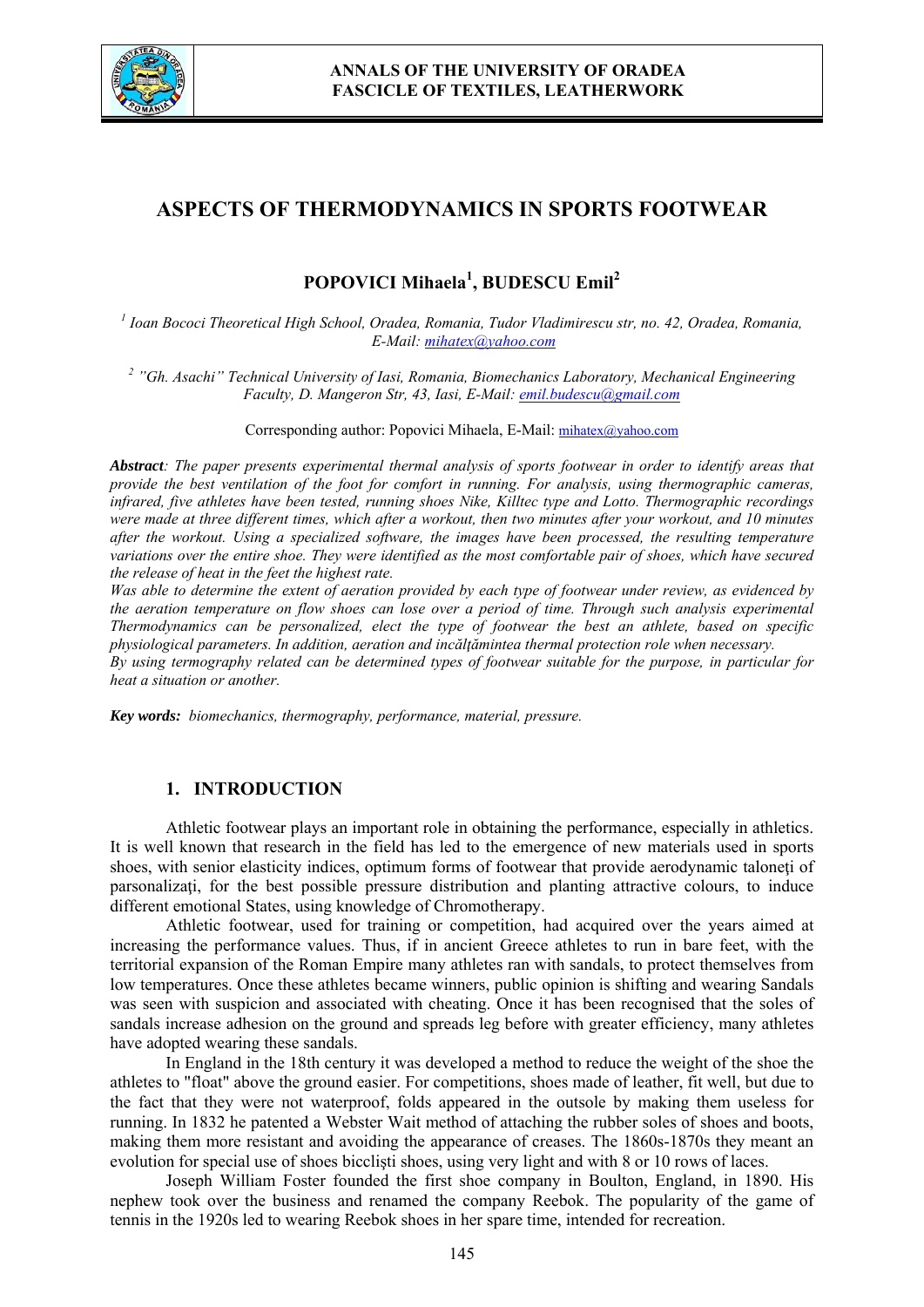The father of the modern running shoe was Adolf Dassler started manufacturing this type of footwear in the 1920s. In 1936 this footwear has been recognized as the best in this field and has become of favorite athletes of the calibre of Jesse Owens. Adolf Dassler is specialized in the design of the shoes sport, so in 1948 he founded the company Adidas, which, however, was divided into companies, Adidas and Puma. For better efficiency in running, Adolf Dassler has added three lateral bands on shoes, model first appeared in 1949.

In 1962 he introduced the first New Balance Shoes tested scientifically, these weighing 95 grams. It is known that between the State of comfort and performance footwear there is a direct dependency, so a shoe that provide optimum aeration of the leg can lead to performance. Testing the degree of aeration is achieved either by means of temperature, pressure or by filming in infrared. In the latter case, the temperature measured is of great precision, ranging from tenths up to thousandths of a degree and can be specified at any point on the surface.

The purpose of this paper is to present the termografic criterion to choose a sports footwear for optimizing thermal comfort and improving performance.

### **2. COMFORT AND PERFORMANCE IN SPORTS EQUIPMENT**

A sports equipment has different items depending on the sport and the type of physical activity carried out (workout, walk or competition). Thus, for athletics, athlete training, are used in general: short, t-shirts, socks, athletic shoes. The comfort provided by these depends on the materials used and their construction, all together to provide more aeration and biomechanical parameters: thermal protection in an optimal rate, good adhesion to the ground for footwear, as well as less drag from the environment, good mobility of the body etc. Of the materials used, mainly, can be listed: polyamide and polyester, cotton, for clothing and natural rubber skin compact, translucent rubber, Microcellular rubber, microdur, crepul, vinilinice resins, etc., for footwear.

A sports footwear shall carry out depreciation of efficiency, flexibility, control and stability in the heel area, ease and traction. It can be hard to choose from the vast range of sports footwear available. There are differences in design and variety of materials and weight. These differences have been established to protect the areas of the foot that have the most stress in sports.

Thermal comfort footwear for track and field sports require that the outside to allow a good aeration in a relatively short time, so leg temperature may not be much greater than that of the body and the perspiration produced can be absorbed entirely by the socks. Moreover, sports footwear also has a custom character, with a different behavior from one person to another, depending on each person's metabolism, with multiple degrees of thermal comfort for the same type of footwear but used in different individuals.

Investigation of thermal comfort by means of infrared Thermographic recordings offers the best characterization, at the moment, they are a person who wants to achieve athletic performance.

Infrared thermography is a modern technology of remote sensing and surface temperature telemăsurare in State of rest or motion, based on the emission and absorption phenomena of infrared radiation. Remote-sensing instruments transforms images of objects invisible radiation spectrum visible images in black and white or color [1, 2, 3].

The main advantages of the termografic control are:

• do not require light sources whereas each object emits infrared radiation;

• temperature measurement objects can be done remotely, without direct contact and without disturbing the temperature;

- thermal, global information or detail is obtained in real time;
- measurement accuracy is high;
- allow the pairing with complex equipment for recording, storing and processing.

A thermal imaging system is composed of [4, 5]:

- sistem of thermal imaging-infrared camera;
- sistem thermal imaging-specialized program computer.

Operating parameters for the infrared camera used in the experimental records are: measured temperature range between-20  $\degree$  C to 500  $\degree$  C; sensitivity-0,1  $\degree$  C; the autonomy of operation-3 hours. Temperature determined by infrared thermography can be viewed on time, on specific areas of interest or that the variation between the minimum and maximum values of all measured surfaces.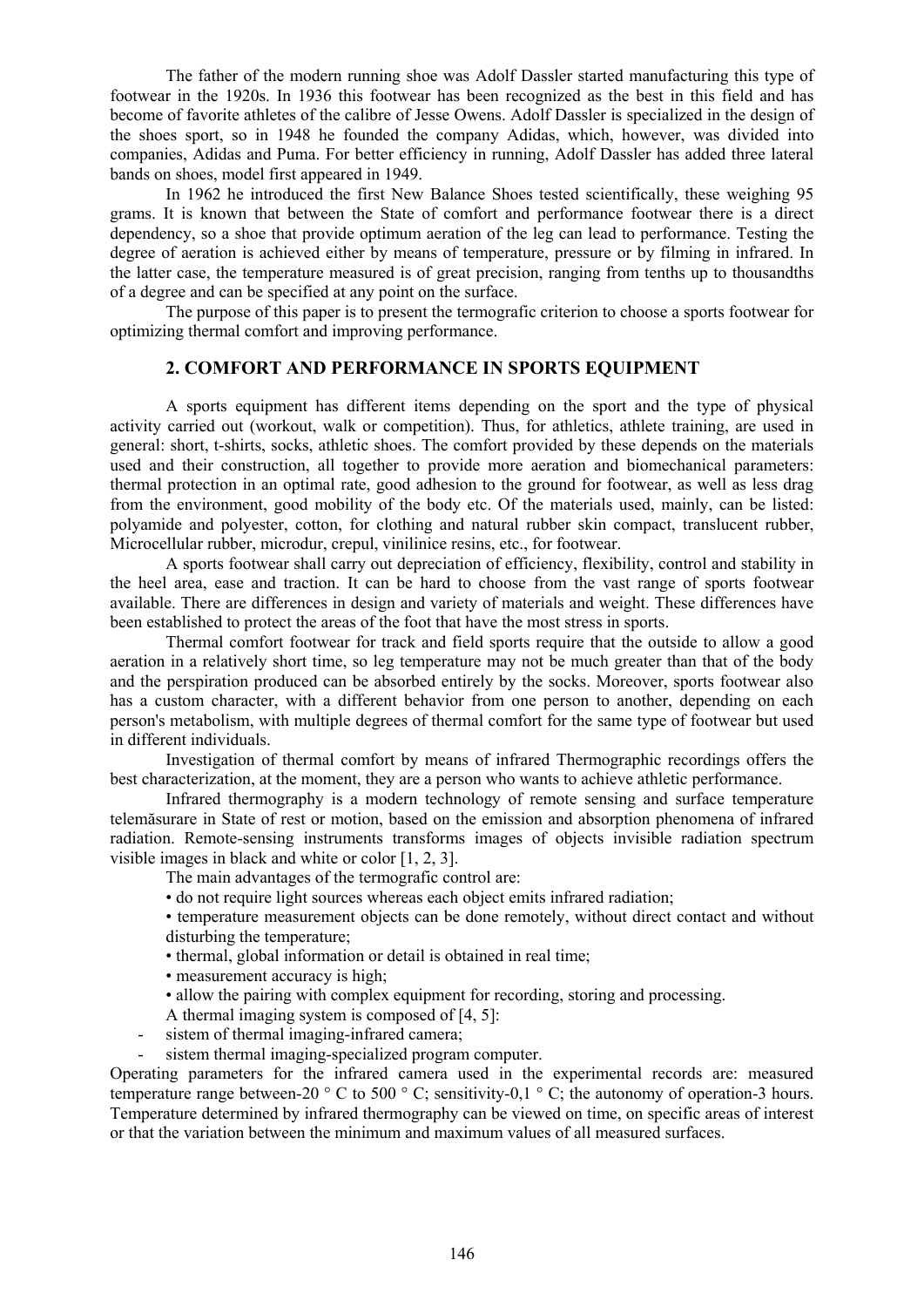

## **3. EXPERIMENTAL RESULTS**

Thermographic recordings were made on a group of five athletes shoes equipped with athletes for training, with the following brands of footwear: Nike, Killtec and Lotto. Are indicated in table 1, through images, the type of shoe worn by each athlete sports analyzed in part.

| Topic number   | <b>There 1.</b> Types of sports shoes review<br>Footwear type | <b>Footwear picture</b> |
|----------------|---------------------------------------------------------------|-------------------------|
| $\mathbf 1$    | $Nike-1$                                                      |                         |
| $\sqrt{2}$     | $Nike-2$                                                      |                         |
| $\mathfrak{Z}$ | $Nike-3$                                                      |                         |
| $\overline{4}$ | Killtec                                                       |                         |
| 5              | $\rm Lotto$                                                   |                         |

*Table 1: Types of sports shoes review*

Temperatures registered by the infrared camera were taken at three different times: immediately after a workout, after another two minutes and after 10 minutes after the first record. Thermographic images obtained in table 2 provides detailed information on the field of temperature and degree of aeration, in circumstances where the ambient temperature in the filming was 20 ° c. Temperature scale used for temperature field is given in Figure 1.



*Fig. 1: Temperature Scale used in the Thermographic recordings.*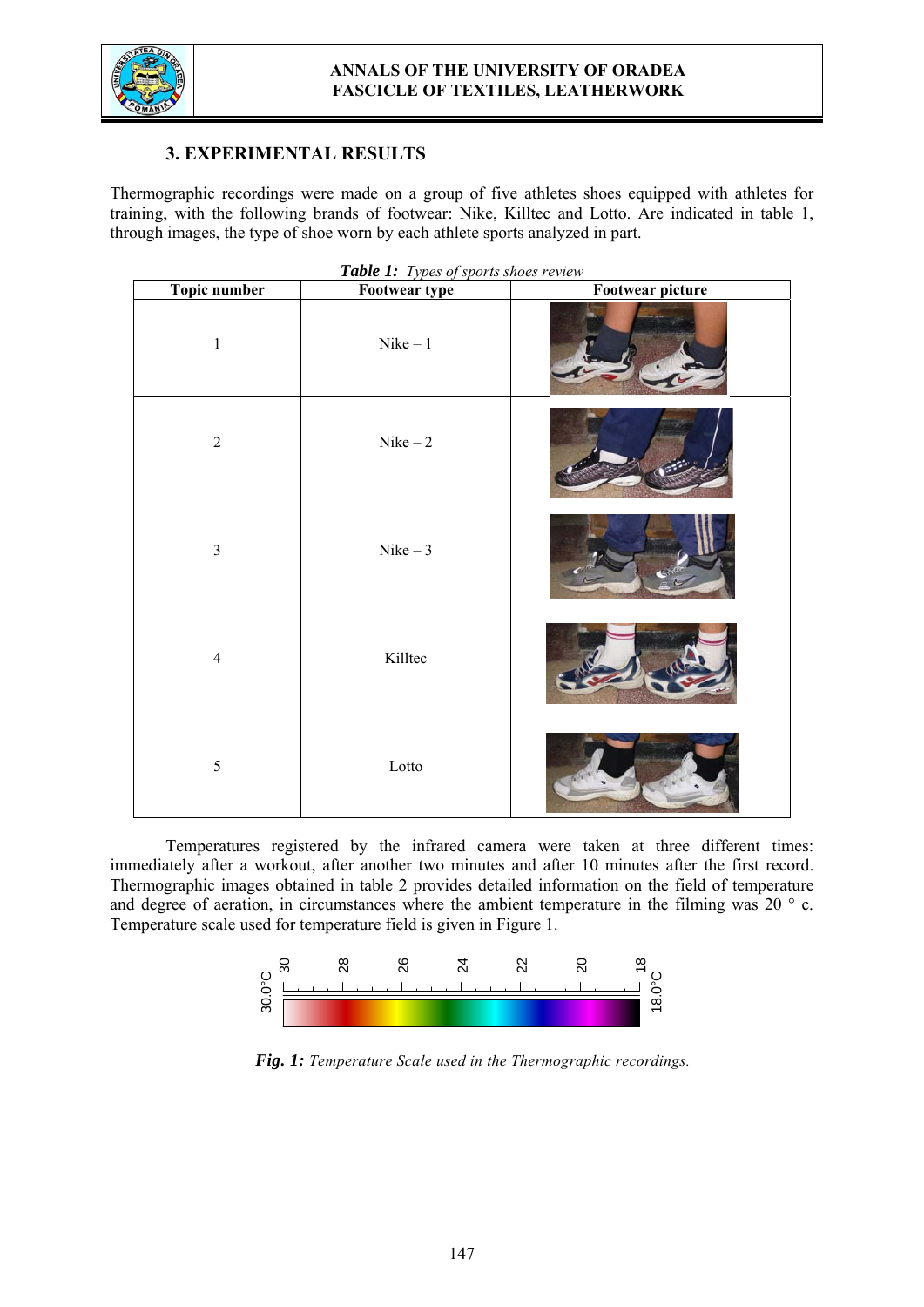



Using a specialized software, Thermographic images were attached and the graphs of temperature variation on the entire surface of the footwear, both for his left foot and the right being numeric values highlighted extreme.

### **4. DISCUSSION**

Using images in table 2, as well as graphs of temperature, as shown in figures 2 and 3, the following aspects can be identified from the thermodynamic point of view:

• heat in footwear builds generally towards the tip of the foot, other parties having a neighbourhood close to the environment, which creates a degree of aeration;

• the tip of the foot can be divided into three distinct zones with different temperatures: distal extremities of the big toe and second, and third fingers of the foot and the two distal sides, internal and external;

• of the three temperature zones highlighted, the less airy are the sides of the foot, where the flow of warm air can be discharged too quickly;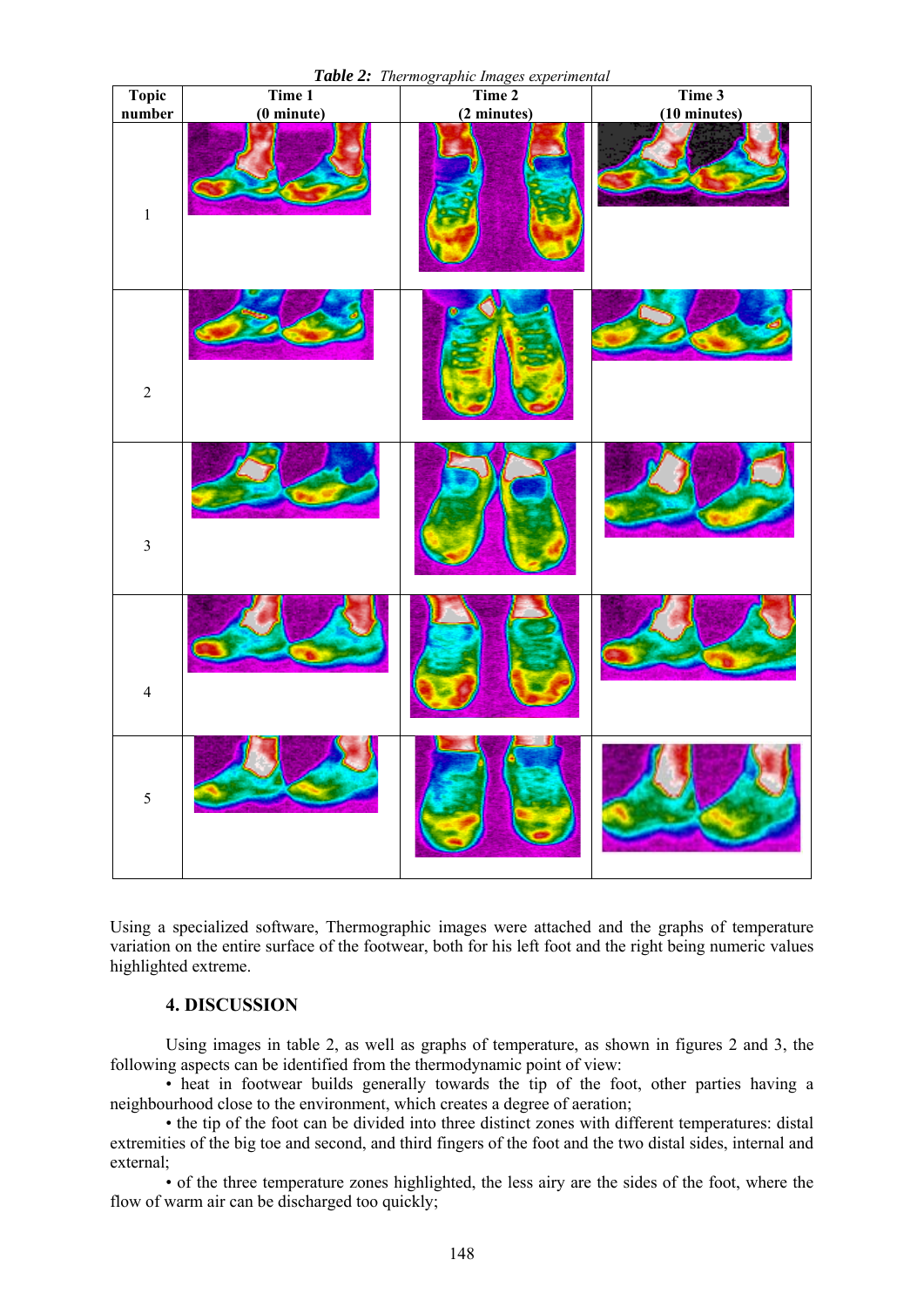

### **ANNALS OF THE UNIVERSITY OF ORADEA FASCICLE OF TEXTILES, LEATHERWORK**

• of the five pairs of shoes, the best is the one with the number 3, which allows for efficient heat dissipation for the entire duration of registration;

• the most disadvantageous footwear is the number 5, which blocks the heat indoors, it can be used when you want the thermal protection of the foot



*Fig. 3: Variation in temperature from 5 pair of shoes*

 In the charts it is observed that the amplitude of temperature variation is much smaller at the pair of shoes with the number 3 to the number 5.